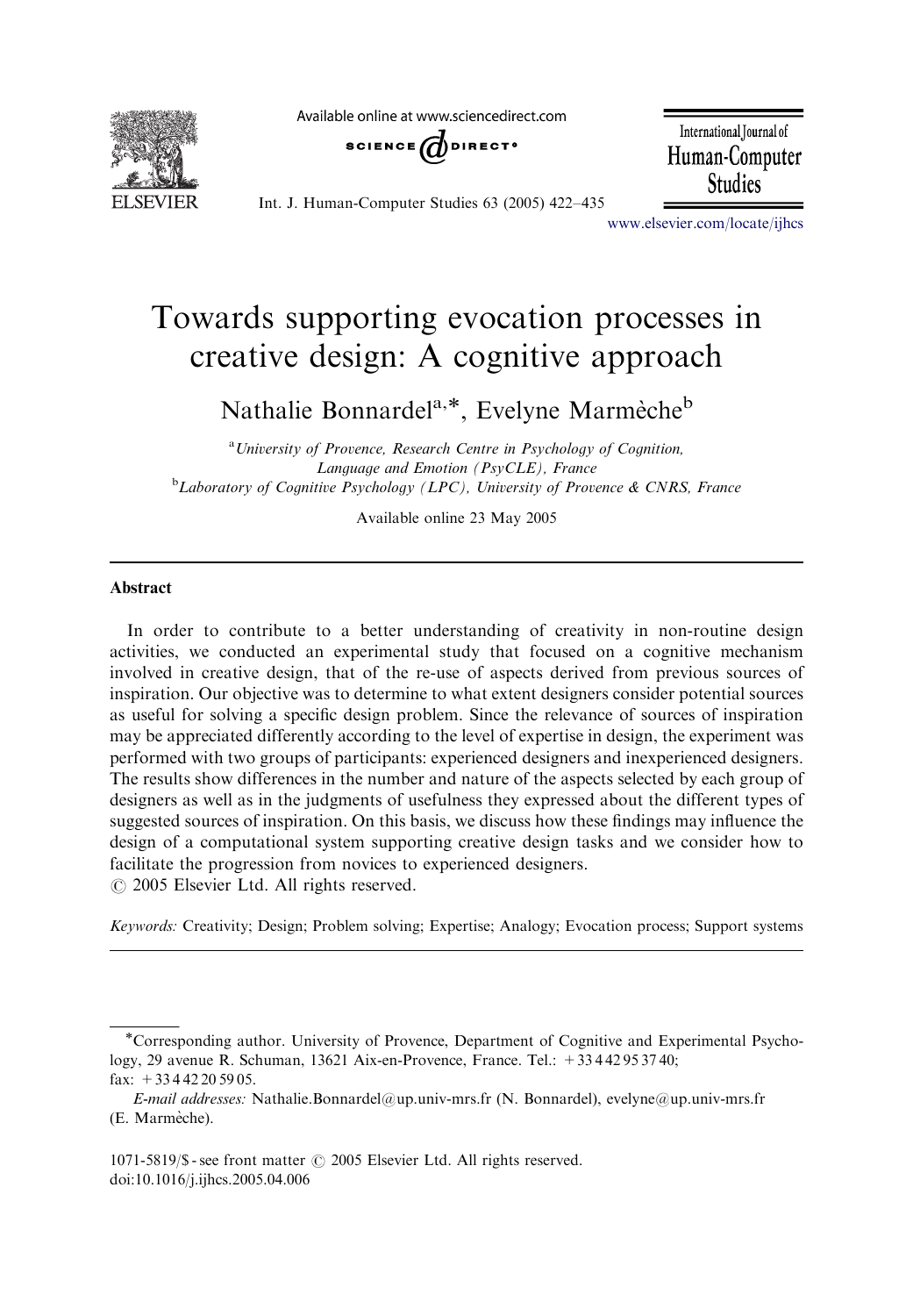### 1. Creativity and design problem solving

[Creativity](#page-12-0) can be characterized as a complex activity, consisting of a special form of problem solving (New[ell et al., 1962](#page-13-0); [Guilford, 1964](#page-12-0); [Mumford e](#page-13-0)t al., 1994; Matlin, 2001). A main characteristic of creative tasks, such as design tasks, is that the initial state is ill defined (Reitman, 1964; Eastman, 1969; Simon, 1973): designers have, initially, only an incomplete and imprecise mental representation of the design to be performed. The designers' mental representation evolves as the problem solving [progresses. Therefore](#page-12-0), [each designer](#page-13-0) constructs his or her own representation of the design problem and deals with a problem that has become [specific to him or he](#page-12-0)r (Falzon et al., 1990; Simon, 1995). In practice, different designers, supposedly solving the same design problem, [reach different solutions \(Bisseret et](#page-12-0) [al., 1988\).](#page-12-0) [This](#page-12-0) [is especially](#page-13-0) [due to the fact that t](#page-12-0)hey adopt various points of view and develop opportunistic reasoning (Hayes-Roth and Hayes-Roth, 1979; Guindon, 1990; Visser, 1990; Bonnardel et al., 2003). In this framework, we can attempt to better understand how creativity occurs in desi[gn activities.](#page-13-0)

Far from the earliest definitions of creativity, which suggested that to create is ''to bring into being, to form out of nothing..." (Websters dictionary, 1880), a deep analysis of creative situ[ations attest that new](#page-12-0) i[deas are in fact](#page-12-0) inspired by old situations pertaining or not to the same semantic domain as the current creative context (see, for instance, Fried[el and Israel, 1986;](#page-12-0) Bonnardel, 2000). Thus, creativity has been characterized by ''the sudden interlocking of two previously unrelated skills, or matrices of thought'' (Koestl[er, 1975, p. 121](#page-12-0)). More precisely, creativity is the result of a relationship between working memory and long-term memory, based on a process of ''selective emphasis'' (Koestler, 1975).

Creativity has also been described as [consisting of the ac](#page-13-0)t[ivation and recombina](#page-13-0)[tion](#page-13-0) in a new way of previous knowledge elements in order to generate new properties based on the previous ones (Ward et al., 1997; Wilkenfeld and Ward, 2001). According to Ward's structured imagination framework, people who are engaged in generative cognitive activities have to extend the boundaries [of a semantic](#page-12-0) [domain by m](#page-12-0)entally crafting novel instances of the concept. However, experimental results show that people have a strong tendency to rely on exemplars (Jansson and Smith, 1991), even when they [have been instruc](#page-13-0)ted to be as creative as possible. In fact, the more the participants move away from the first evoked sources, the more they are creative and original (Ward et al., 2002). It appears, therefore, that the most successful uses of analogies may depend on the capacity to move beyond initially retrieved information to better or more refined exemplars, interpretations and source analogues.

Analogy-making may thus be considered as a central process leading to the emergence of new ideas (see, for instance, Boden, 1990; Kolodner, 1993). Two kinds of analogies can be distinguished: intra-domain and inter-domain analogies. Intradomain analogies refer to the same semantic domain as the object to be designed. The evoked sources of inspiration share many semantic features with the target object. Thus, the evoked objects as well as the target one pertain to the same category. For instance, if the target object is a cyber-café seat, links can be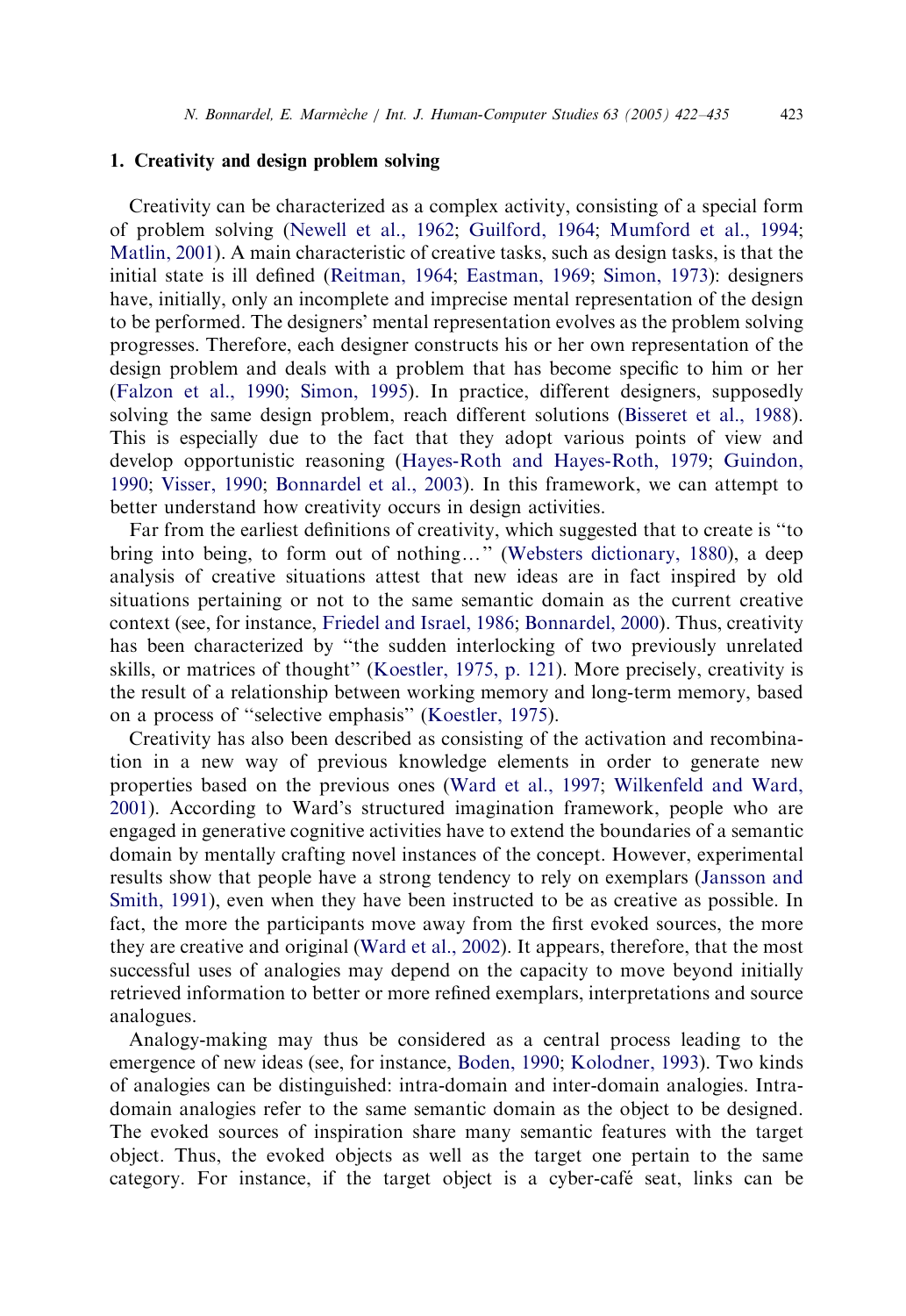established with an office seat, a camping seat, etc., which all belong to the ''seat'' category. By contrast, inter-domain analogies result from true conceptual leaps, escaping from the category of the object to be designed. These analogies are based on features or properties of the target object, which are not a priori prevailing, because they are not prototypical of the category; for instance, the softness or the warmth of a seat. Such properties may be used as cues for activating in long-term memory sources of inspiration that are a priori very far from the target object: a nest, a wave.... These inter-domain analogies seem on a linguistic basis to be the most creative ones, allowing an extension of the search space first considered.

The experimental study we are going to present aims at characterizing the impact of expertise in design on properties that are evoked in the context of design problem solving. In particular, we will highlight how experts and novices differ in their analyses of potential sources of inspiration that are suggested to them. Towards this end, participants were provided with intra- and inter-domain sources. Previous [results tend to show that expertise in](#page-11-0) a domain leads to a freeze in the search space, since experts are used to deal with the same usual problems (see, for instance, Besnard and Bastien-Toniazzo, 1999). In contrast, in creative areas such as design, we argue that such an effect should not be observed, since designers have always to search for creative ideas. Thus, we hypothesize that more diverse aspects will be considered with the acquisition of expertise in design. Expert designers would be more inclined to adopt various points of view about suggested sources of inspiration and consider various types of sources. The results of this experimental study will allow us to suggest ways of supporting the evocation process in creative design.

# 2. Experimental study

#### 2.1. Objective

The objective of our research is to characterize how designers judge the relevance and usefulness of various sources of inspiration, which belong or not to the same semantic domain or category as the object to be designed. Our general hypothesis is that, depending on the designers' level of expertise, the usefulness of intra- and interdomain sources will be judged differently.

As a matter of fact, it is very difficult to access ''live'' the sources of inspiration that the designers spontaneously refer to, in order to determine the points of views they adopt to deal with these sources; it is also difficult to estimate how they evaluate the utility of these sources with regard to the object to be designed. Moreover, it is well known that the elaboration process unfolds over a long time (days, weeks or months) and does not occur in a continuous way. Therefore, we defined an experimental setting in order to fit as best as possible the (real) context of creative design.

First, we gat[hered sources of inspiration spontaneou](#page-12-0)sly evoked by professional designers during a real problem solving activity aiming at designing a new kind of cyber-café seat (Bonnardel and Marmèche, 2001, 2004). Three kinds of sources of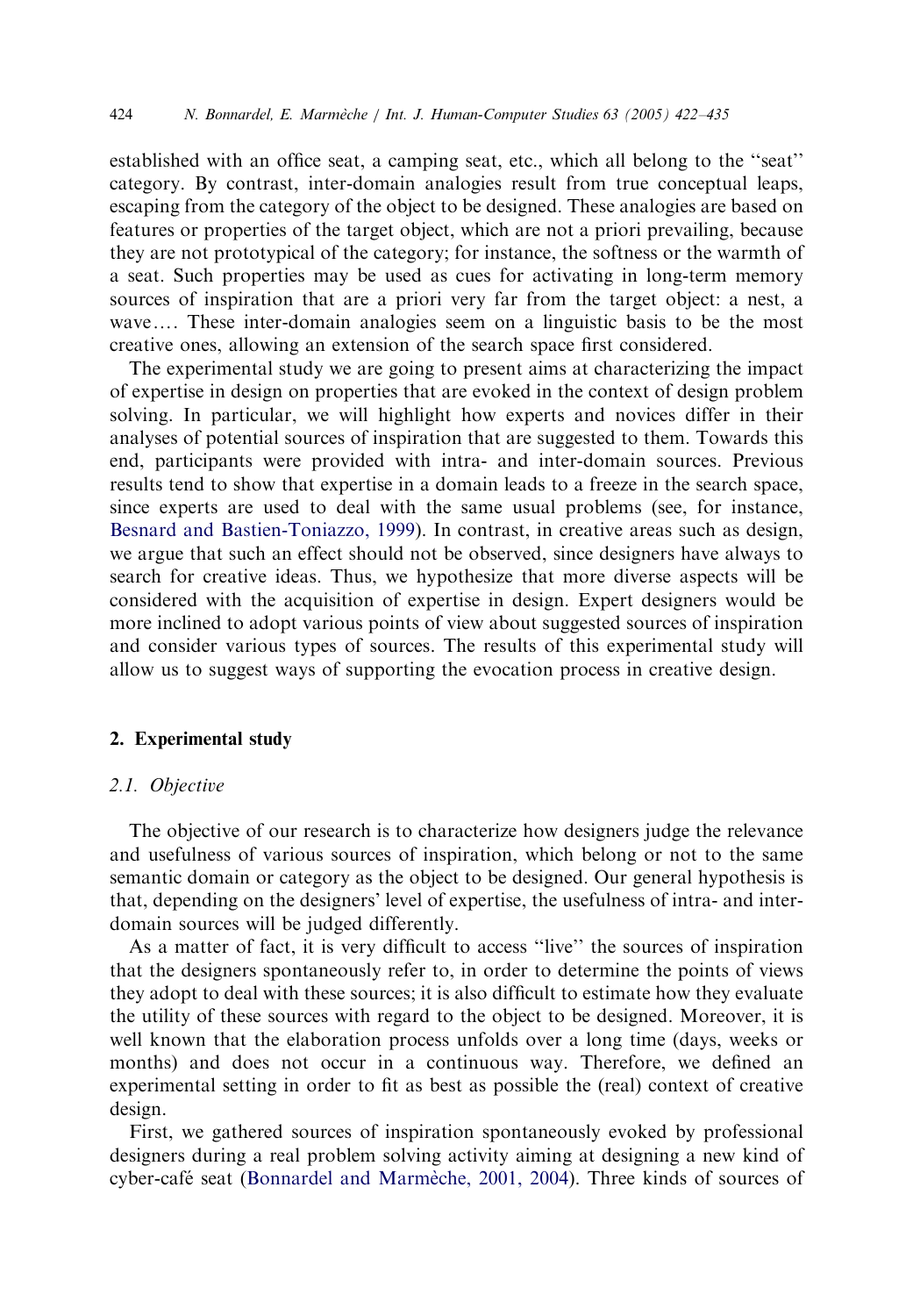inspiration were distinguished: intra-domain sources, close inter-domain sources and far inter-domain sources. Towards this end, we used the following criteria:

- A source is judged as intra-domain if, without any ambiguity, it pertains to the ''seat'' category, which is the category the object to be designed (target object) belongs to (e.g., a dental office chair, a rocking chair, etc.).
- A source is judged close inter-domain if it keeps some properties of the seat category but not the most prototypical ones (e.g., we can sit on a sledge or on a rocking horse, but there is no back as is the case for the most typical seat: a chair). Moreover, close inter-domain sources integrate specific typical properties that intra-domain sources do not have (e.g., a sledge intrinsically contains a dynamic property).
- A source is judged *far inter-domain* if it obviously does not belong to the category of the target object (e.g., a wave or a nest).

For the experiment, we selected a number of sources, which were unanimously considered by three independent judges as either intra-domain, close inter-domain or far inter-domain sources. Participants in this study were either novice or experienced designers. They were provided with the same schedule of conditions as the one presented to professional designers in the previous study.

First, for each of the suggested sources, participants had to express what aspects of the sources might be considered as relevant for dealing with the design problem at hand.

Second, participants had to assess the utility of each source with regard to the object to be designed.

In order to adapt instructions and formulations to both novices and experienced participants, a professor of Industrial Design defined this experimental setting.

#### 2.2. Participants

Twenty-seven students participated in this study. They were differentiated according to their level of expertise in industrial design:

- "Experienced" students had attended a professional training in industrial design for 2 years after the ''baccalaureate'' (9 participants).
- "Novice" designers were students in psychology who had no particular experience in design (18 participants).

#### 2.3. Procedure and experimental tasks

Firstly, the participants were provided with the description of a design problem, which consisted in designing a new seat for a "cyber-café".

The description of the problem was as follows:

The object to be designed is intended to be used in a Parisian ''cyber-cafe´''. It should be a particular seat with a contemporary design in order to be attractive for young customers. Such seats should allow the user to have a good sitting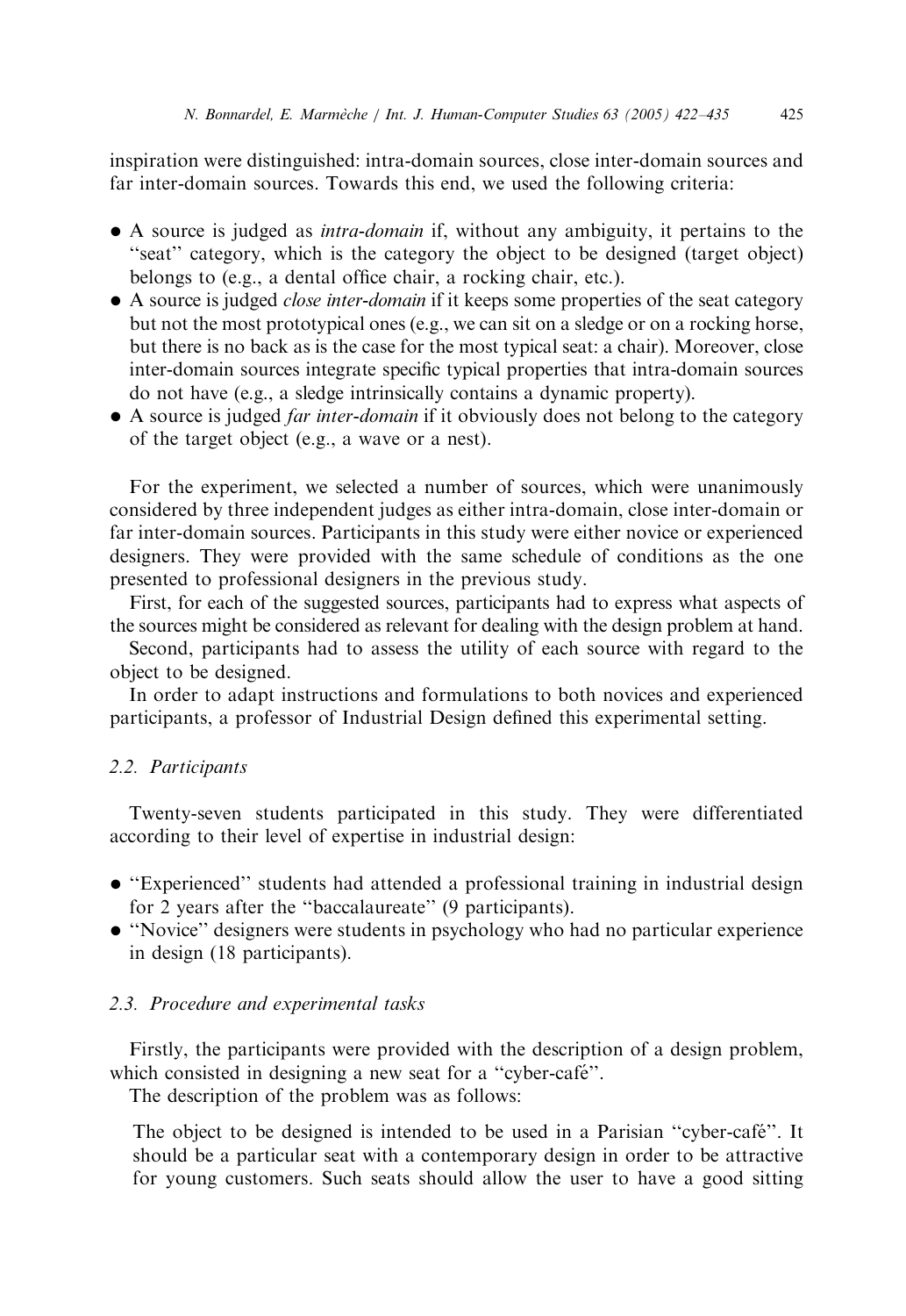position, holding the back upright. Towards this end, the users should put their knees on a support intended to this function. In addition, these seats should allow the users to relax, by offering them the possibility to rock.

This description is deliberately vague in order to allow participants to create whatever they wish—provided that it is in accordance with the constraints expressed in the problem description. Such a design problem was new for all the participants whatever their level of expertise in design.

Then, the following instruction was read by the experimenter and given as a written text to participants:

Professional designers already had to solve this design problem. In order to deal with it, they were inspired by various pre-existing objects. You are going to be provided with a list of objects they were inspired by. For each of these objects, we ask you to explain in what it can be useful for solving the design problem that has been described. Your answer can be as long as you wish, and you can come back on what you wrote as frequently as you want.

The participants were provided with a set o[f 18 source objects, presented as](#page-12-0) a list of names of objects. This list was based on objects previously evoked by professional designers while solving the problem at hand (Bonnardel and Marmèche, 2004).

The potential sources of inspiration consisted of

- 6 ''intra-domain'' sources, i.e. objects which belong to the same semantic domain and category as the object to design: an automatic photo booth chair, a dental office chair, a rocking chair, an office chair, a deckchair, and a camping chair.
- 6 ''close inter-domain'' sources, i.e. objects which belong to another semantic domain than the object to design, but which all share a seating component: a sledge, a hammock, a rocking horse, a canoe, a bicycle, and a swing.
- 6 ''far inter-domain'' sources, i.e. objects which also belong to another domain but do not include a seating aspect: a wave, a ''Prie-Dieu'', a nest, a weightlessness position, a climbing position, and a shock absorber.

Each participant was successively involved in two experimental phases.

In the first experimental phase, participants had to judge, for each source, which aspects could be re-used for designing the cyber-café seat. Each participant was provided with a notebook comprising 18 pages (presented in a random order), on which one potential source of inspiration was mentioned.

On each page the following instruction was written, instantiated with the specific name of the object: "Which aspects of [e.g., an office chair] could be useful for designing the cyber-café seat?".

Participants had 20 min to perform this task.

In the second experimental phase, the whole set of source objects was presented as a list. Participants had ''to assess the usefulness of each source object of inspiration with regard to a utility scale in five points" (from 1: not useful at all, to 5: very useful). Participants had 5 min to perform this second task.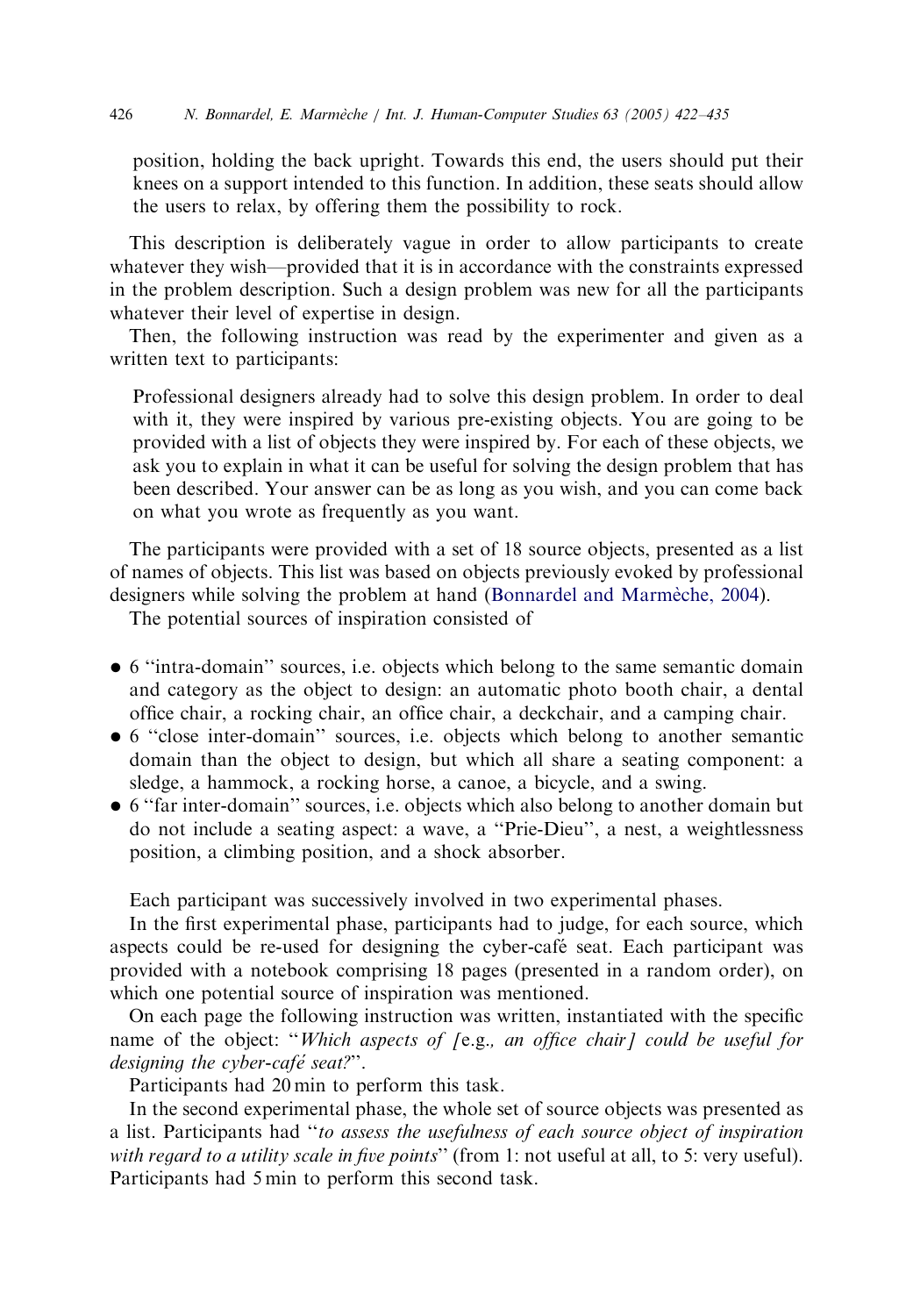# 2.4. Results

# 2.4.1. Number of evoked aspects

In the first experimental phase (see Table 1), when subjects had to comment on the different sources, the results show that, for each source object, experienced designers evoked significantly more aspects than novice designers, whatever the kind of the suggested sources of inspiration: in mean, respectively, 2.29 vs. 1.38 aspects  $(F(1, 50) = 11.78; p < .002)$ .

In addition, novice designers evoked significantly more aspects for intra-domain sources than for close and far inter-domain sources  $(F(1, 25) = 7.7; p < .01)$ . By contrast, no significant effect of the nature of suggested sources was observed for experienced designers.

# 2.4.2. Nature of evoked aspects

In analogy-making aiming at transferring aspects from the source to the target, it is essential to identify which a[spects designers focus on](#page-12-0) and whether it depends on the designers' level of expertise. Towards this end, we referred to the typology of object properties proposed by Cordier and Tijus (2001) [in order to charact](#page-12-0)erize the aspects that were considered by participants as useful for solving the design problem at hand (first phase of the experiment). Especially, Cordier and Tijus (2001) defined:

- ''Functional properties'', which are linked to the use of the object and to changes that can be performed on it.
- ''Structural properties'', which refer to the description of parts of the object.

In addition, we also took into account the fact that, while designing a new object, designers do not try only to satisfy functional and structural constraints but also take into account their own feelings about the object, whether it is affective or aesthetical.

Therefore, five categories of aspects were defined in order to categorize aspects pointed out by participants:

 Functional aspects, referring to the use of the object; for instance, a participant pointed out that "the seat of an automatic photo booth allows the user to adjust the height of the seat''.

| Nature of sources<br>Designers' level<br>of expertise | Intra-domain | Close inter-domain | Far inter-domain |
|-------------------------------------------------------|--------------|--------------------|------------------|
| Novice                                                | 1.6          | 1.2                | 1.35             |
| Experienced                                           | 2.57         | 22                 | 2.11             |

Table 1 Mean number of evoked aspects with regard to the nature of suggested sources and the designers' level of expertise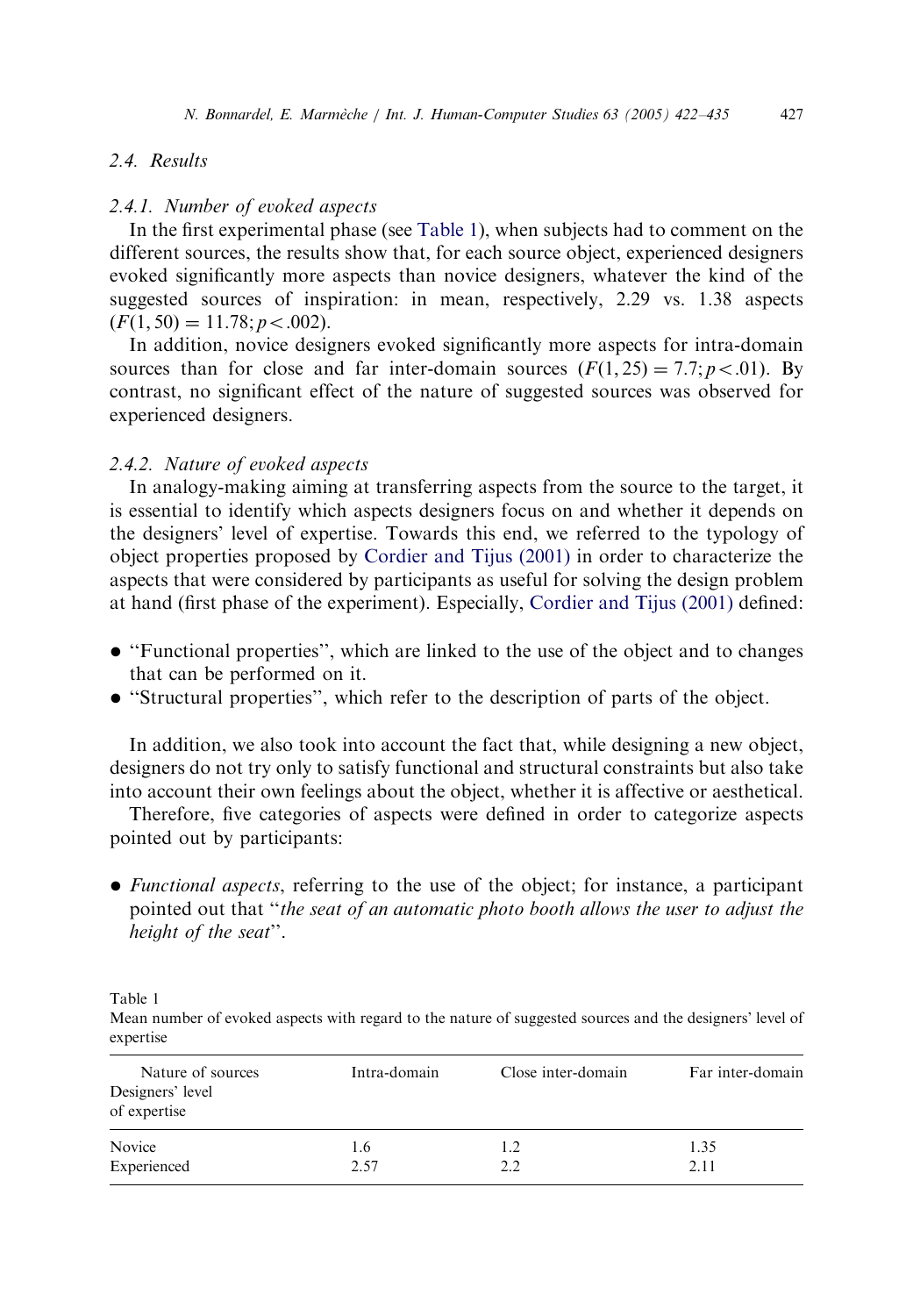- *Structural* aspects, including a description of parts of the object; for instance, about a bicycle, a participant proposes ''to keep the pedals in order to create a foot rest''.
- Affective aspects, reflecting sensations or feelings produced by the object; for instance, about a nest, a participant considered it as ''warm'' and another one as ''bringing a feeling of protection''.
- *Aesthetic* aspects; for instance, about an *office chair*, a participant evoked its ''modern look''.
- Other aspects, which are too imprecise to be allocated to a specific category; for instance, aspects such as ''ergonomic'' or ''rational''.

Three judges independently categorized the various aspects mentioned by the participants. A high degree of agreement was obtained (.95). In case of hesitation, a short discussion allowed us to reach a complete agreement.

As pointed out previously, experienced designers took into account more aspects than novices, whatever the nature of the aspects. However, the proportions (in percentages) of the different kinds of aspects are close to each other for the two groups (see Tables 2 and 3).

Participants mainly focused on three kinds of aspects: functional, structural and affective aspects. Whatever the designers' level of expertise, functional aspects are the most frequently mentioned: 42% for novices and 39% for experienced designers (all kinds of sources together). Structural and affective aspects are less frequently evoked: 21% and 31% for novices, and 28% and 22% for experienced designers, respectively. Aesthetic and other aspects are in contrast very rarely mentioned, whatever the designers' level of expertise.

However, the nature of suggested sources seems to exert an influence on the aspects participants focused on, as shown by the proportions of functional, structural and affective aspects. When intra-domain sources were suggested, both novice and experienced designers favored functional aspects. In contrast, when interdomain sources were suggested (both close and far), novices were more focused on functional aspects than on structural ones, whereas experienced designers shared their focus of attention between functional and structural aspects. Moreover, whatever the designers' level of expertise was, when participants were provided with far inter-domain sources, they mainly expressed affective aspects.

| ые<br>4. |  |
|----------|--|
|----------|--|

Percentages of the different kinds of aspects evoked by novice designers, according to the nature of suggested sources

| Nature of sources<br>Evoked aspects | Intra-domain | Close inter-domain | Far inter-domain | Total |
|-------------------------------------|--------------|--------------------|------------------|-------|
| Functional                          | 48           | 48                 | 33               | 42    |
| Structural                          | 25           | 24                 | 15               | 21    |
| Affective                           | 22           | 23                 | 45               | 31    |
| Aesthetic                           |              |                    |                  |       |
| Other                               |              |                    |                  |       |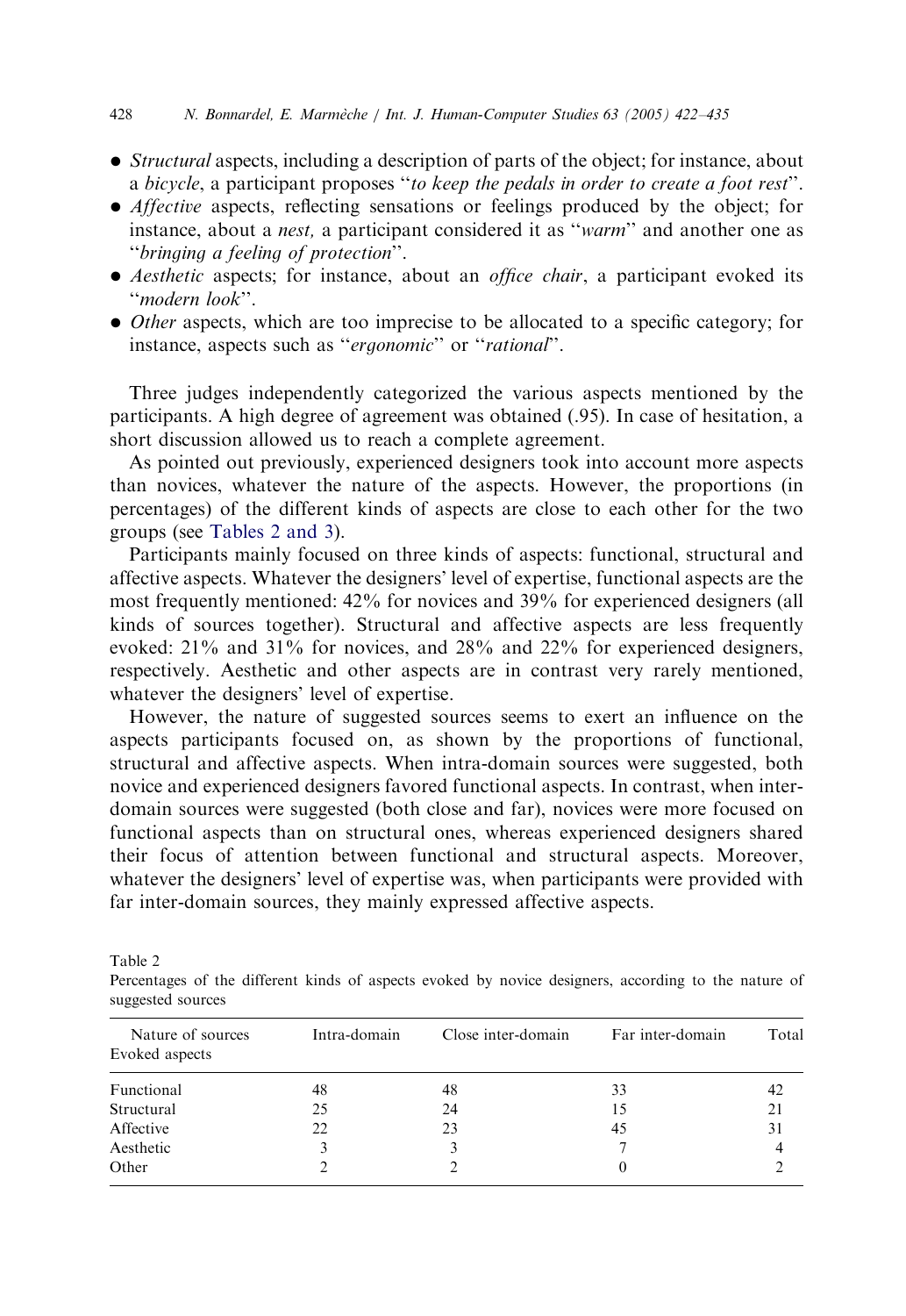Table 3

Percentages of the different kinds of aspects evoked by experienced designers, according to the nature of suggested sources

| Nature of sources<br>Evoked aspects | Intra-domain | Close inter-domain | Far inter-domain | Total |
|-------------------------------------|--------------|--------------------|------------------|-------|
| Functional                          | 49           | 36                 | 30               | 39    |
| Structural                          | 21           | 36                 | 30               | 28    |
| Affective                           | 18           | 18                 | 32               | 22    |
| Aesthetic                           | O            |                    |                  |       |
| Other                               |              | 70                 |                  |       |

In addition, we observed that 30% of the aspects mentioned by novice designers were already specified in the design problem description, whereas it is only the case for 16% of the aspects mentioned by experienced designers. Experienced designers appear to be more able than novices to identify new useful aspects of suggested sources and, thus, to go beyond the constraints specified in the problem description.

Interestingly, it was observed that experienced participants, but not novice participants, frequently integrated various aspects of a source object at the same time, in the same sentence. For instance, about the *rocking-chair*, an expert evoked both a structural aspect and a functional one: "to keep the roundness of the stand, so that the seat can rock''. Such formulations show that experienced designers try to link different aspects and not only to juxtapose them, as it is the case for novices. It suggests that, when they acquire expertise, designers become more and more efficient in coordinating the various aspects that have to be considered for designing the target object. Looking for consistency throughout the design problem solving may allow designers to avoid potential conflicts between choices related to each component.

# 2.4.3. Scores of usefulness of suggested sources

Concerning the second experimental phase (see Table 4), whatever the nature of the sources, experienced designers assigned a significantly higher score of usefulness to the various suggested sources than novices: respectively, 3.15 vs. 2.6  $(F(1, 50))$  $= 7.62; p < .01$ 

In addition, novices assigned a higher score to intra-domain sources than to interdomain sources  $(F(1, 25) = 7.87; p < .01)$ . On the contrary, no significant effect was observed for experienced designers.

# 2.5. Discussion

The results we obtained in this experiment show important differences in the evocation process according to the participants' level of expertise in design:

 Novice participants evoked fewer aspects about the different sources of inspiration than experienced participants, especially for close and far inter-domain sources.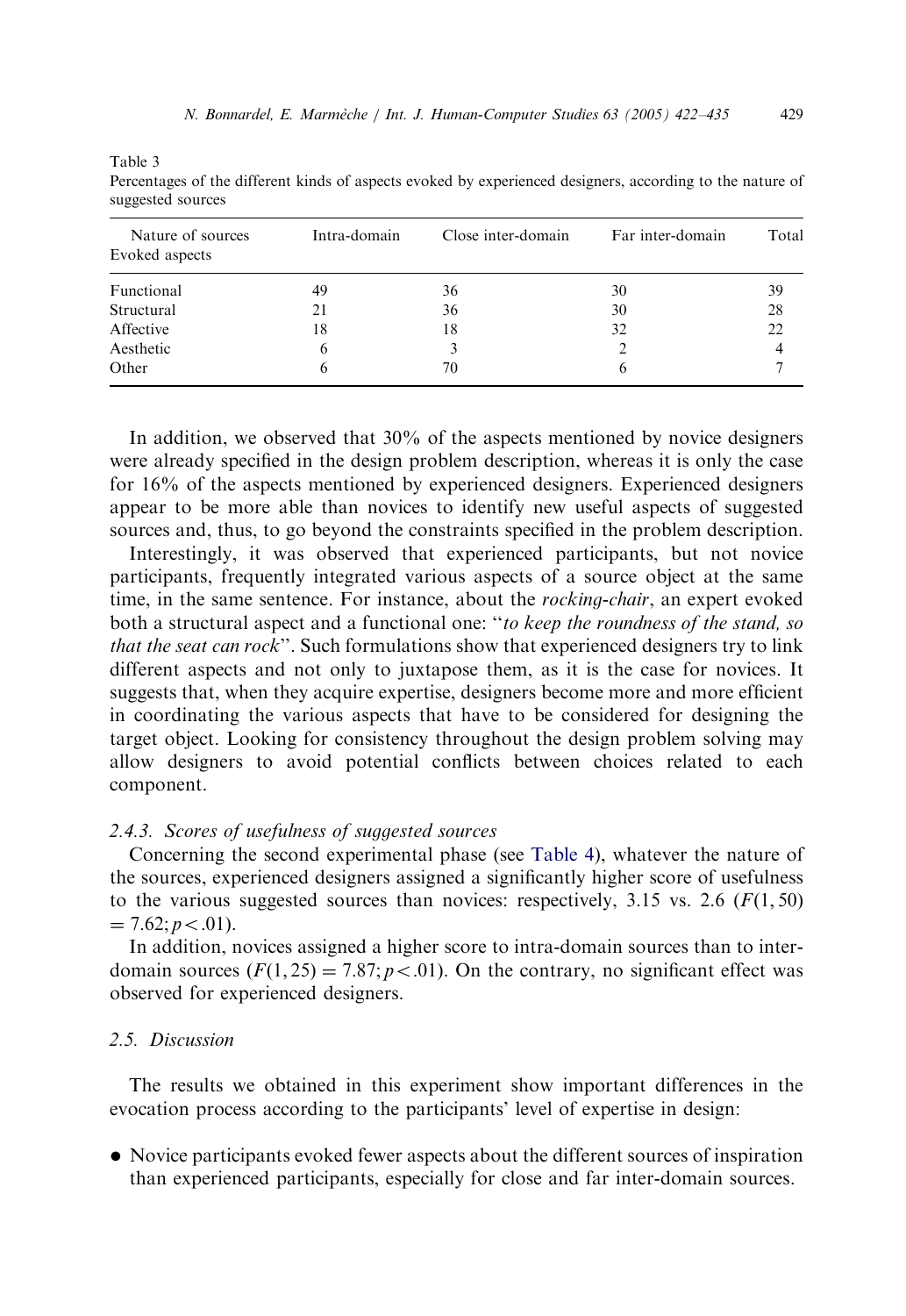Table 4

Mean scores of usefulness according to the nature of suggested sources and to the designers' level of expertise

| Nature of sources<br>Designers' level<br>of expertise | Intra-domain | Close inter-domain | Far inter-domain |
|-------------------------------------------------------|--------------|--------------------|------------------|
| Novice<br>Experienced                                 | 3.25         | 2.2                | 2.6              |

- Novice participants appeared to mainly focus on functional similarities with the target object, whereas experienced designers seem more inclined to also consider structural aspects.
- Experienced designers were able to take advantage of various sources, semantically near or far from the target object, and to adopt and integrate different points of views about the suggested sources.

These results can be related to previous ones in order to better understand differences in evocation processes due to the level of expertis[e in design. In](#page-12-0) [particular, while](#page-12-0) engaged in design problem solving, designers spontaneously evoked mainly intra-domain sources, whatever their level of expertise (Bonnardel and Marmèche, 2004). The suggestion of potential sources of inspiration appeared to [facilitate the evocation of new so](#page-12-0)urces but differences in the nature of the new evoked sources were observed according to the designers' level of expertise (Bonnardel and Marmèche, 2004). Experienced designers evoked mainly interdomain sources whatever the nature of suggested sources (intra- or inter-domain sources). In contrast, novices evoked mainly intra-domain sources when intradomain sources were suggested and slightly more inter-domain sources when interdomain sources were suggested.

Such results suggest that experienced designers have acquired a particular skill consisting of a stronger fluency in the use of analogical reasoning than novices. Therefore, a concrete objective is to support novice designers in developing more powerful evocation processes.

# 3. Toward supporting the evocation process in design

# 3.1. Some methods and techniques for enhancing creativity

Various methods and training have been developed in order to enhance creativity (Dewulf and Baillie, 1999; Nickerson, 1999). A [number of the](#page-13-0)m aim at facilitating the evocation or generation of new ideas. For instance, one of the earliest attempts consisted of the ''brainstorming'' approach (Osborn, 1963). Such an approach explicitly distinguishes between two stages: idea elicitation and critical evaluation. Brainstorming is intended to be used by groups, but individuals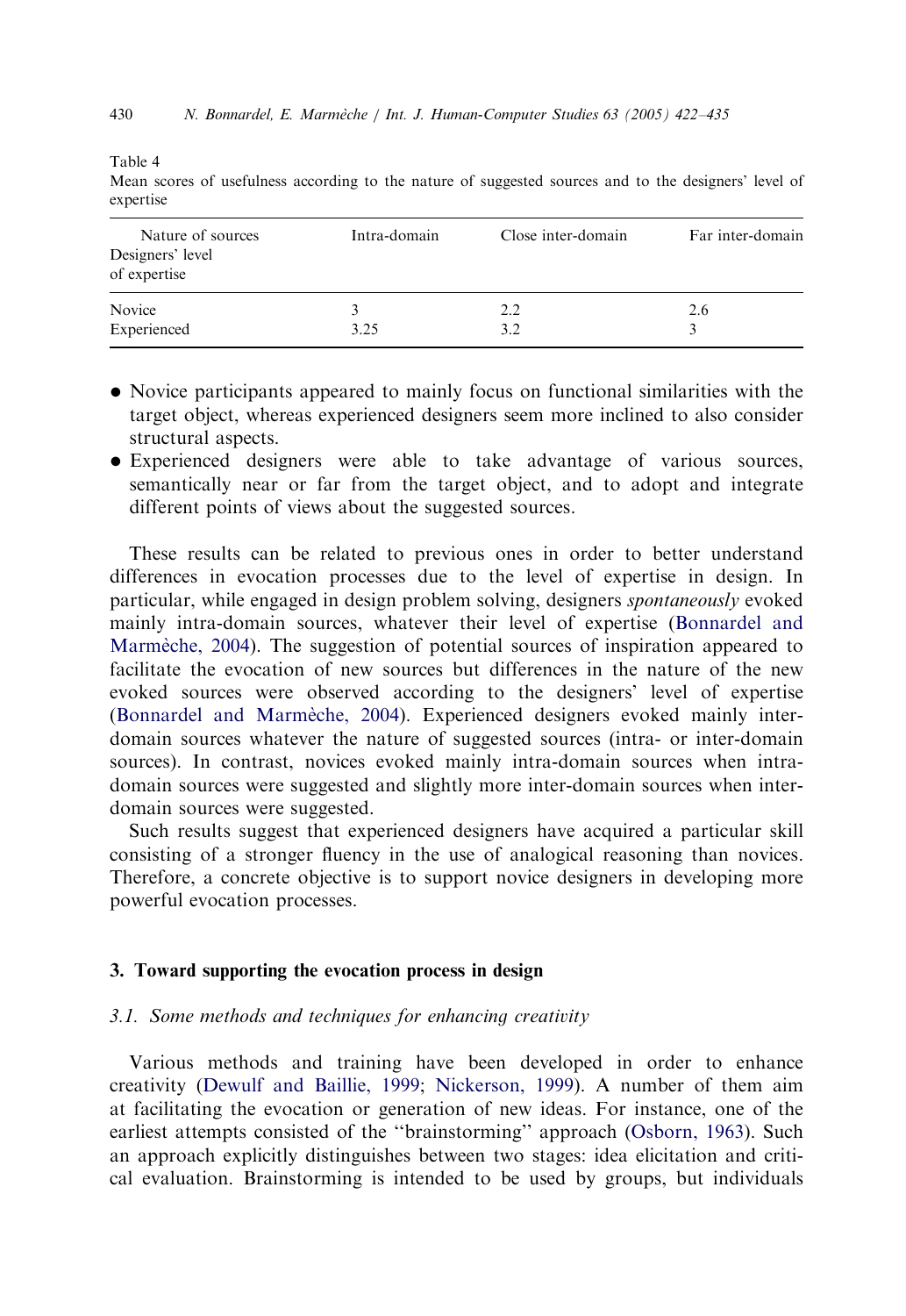can do something similar to it by themselves, as is the case when applying the principle of deferred judgment (Parnes, 1963). Finke et al. (1992), in line with their Geneplore model of creative thinking, recommend that individuals generate ideas in the absence of group influence and then submit those ideas to exploration and evaluation in group settings. Thus, brainstorming can be considered as a search process, the target of the search being to generate innovative and useful ideas. Howe[ver, findings obtain](#page-13-0)e[d in the areas of decision-making](#page-13-0) and problem solving emphasized insufficient search as a common failing, even of human expert thinking (e.g., Perkins et al., 1991; Pyszczynski and Greenberg, 1991). In particular, when [individuals have acquired expertise in](#page-11-0) a field, they tend to reproduce what they are used to, or to look for hypotheses in line with their usual findings (see, for instance, Besnard and Bastien-Toniazzo, [1999\). Therefore, it app](#page-12-0)ears useful to increase the production of ideas and e[specially of unusual i](#page-12-0)deas. It has been the aim of the [Productive Thi](#page-12-0)nking Program (Covington et al., 1974), of the CoRT (Cognitive Research Trust) program (de Bono, 1973, 1992), of techniques such as Synectics  $(Gordon, 1981)$ ...

Though opinions abound about the efficiency of methods and techniques for enhancing creativity, empirical data are often lacking as well as an understanding of the effects of these methods on participants' thinking. Thus, we argue that proposals for enhancing creativity can be derived from experimental results that are, however, related to real-life tasks.

# 3.2. Operational objectives

Based on the qualitative analysis we presented in this paper, two operational objectives can be pursued:

- 1. To support designers, especially novice ones, in taking advantage of inter-domain sources. For instance, providing them with a potential source of inspiration such as a canoe or a wave may show designers that they can take advantage of diverse sources, even if these sources seem very far from the object to design. Therefore, novice designers may realize the heuristic power of taking into account interdomain sources.
- 2. To support them in adopting various points of views about sources, whether they are intra- or inter-domain, and not only functional ones, which are the most spontaneously evoked, but also structural, aesthetic, affective sources.

Such objectives could be r[eached, at least partially, t](#page-12-0)hrough pedagogical actions during design education (Casakin and Goldschmidt, 1999) or through specific creativity training groups (Dewulf and Baillie, 1999). In addition, the use of computational syste[ms could be particula](#page-12-0)rly useful for providing designers with large database consisting of a lot of pictures or words potentially relevant for creative design tasks (Nakakoji et al., 2000).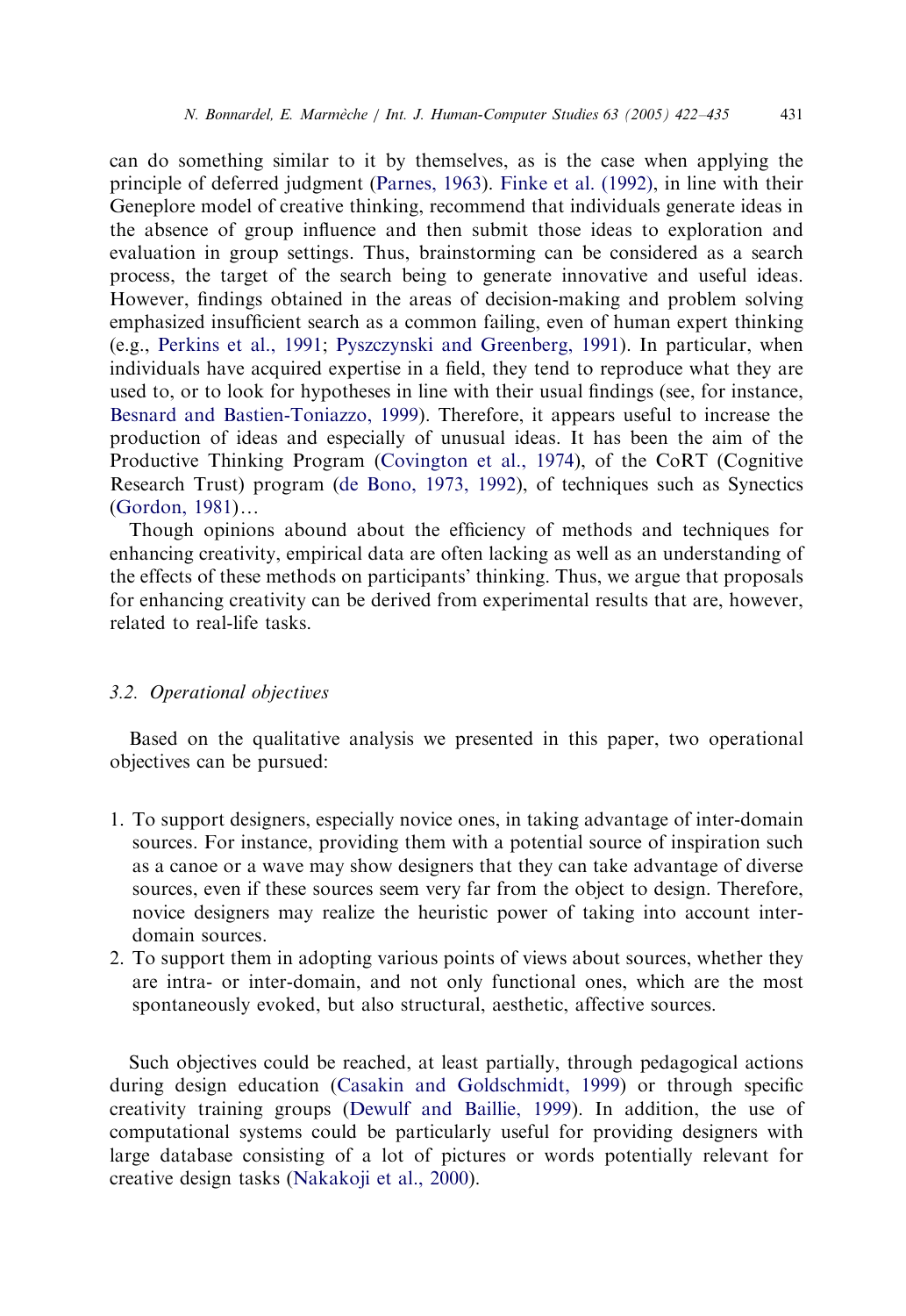## 3.3. Proposals for a computational system supporting creative design

With regard to our results, we argue that a computational system aiming at supporting creativity should include four types of components (see Fig. 1):

- A database consisting of very diverse sources of inspiration, intra- and interdomain.
- A space of points of view (structural, functional, aesthetic, etc.).
- A diagnostic module for identifying the sources that designers consider, as well as the points of views they adopt, at different steps of the design process.
- An assistance module for providing designers—users of this system—with new potential sources of inspiration or new points of view, or to encourage the designers to integrate these points of view in order to design the target object.

Developing the database of sources of inspiration implies the identification of the various sources, both intra- and inter-domain, that can be relevant for a specific design task. Potentially, an infinite number of sources can be relevant, [but a good](#page-12-0) [starting point should be to](#page-12-0) consider the sources spontaneously evoked by expert designers in the same task—as we did for the cyber-cafe´ design problem (Bonnardel and Marme`che, 2001, 2004). Such a database should be then automatically extended and enriched through the use of pre-existing databases providing other objects belonging to the same semantic category as the sources gathered with designers, or to related categories.

For identifying the space of the various points of view (e.g., functional, structural, etc.) that can be adopted for dealing with different types of sources, each point of view could be defined on the basis of a set of terms. For instance, expressions such as "it is useful for ...", "it can be used for ..." could refer to a functional point of view. These terms and their synonyms would allow the identification of the point of view



Fig. 1. Modules of a support system for creativity.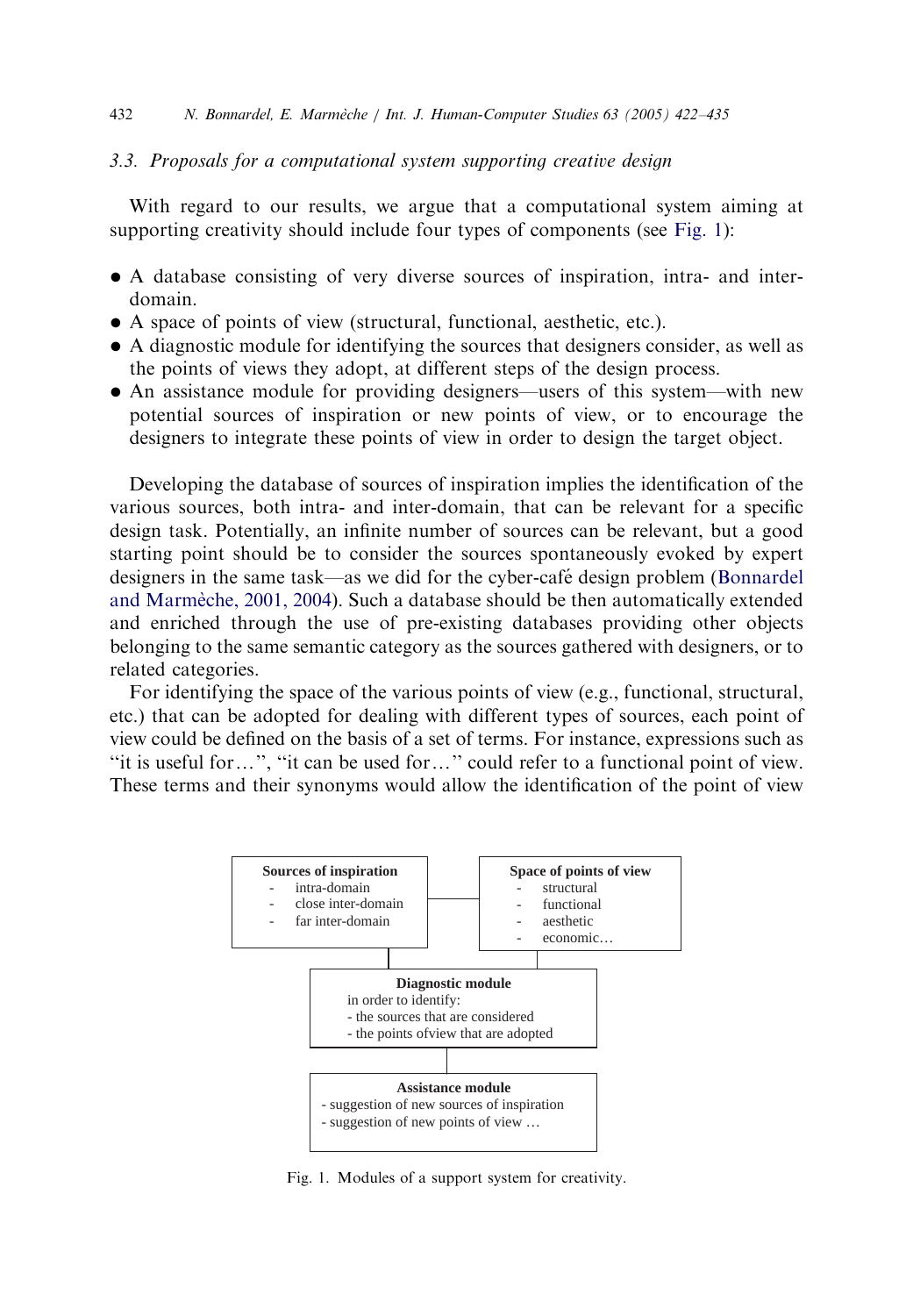<span id="page-11-0"></span>adopted on the problem at hand, on the object to be designed or on a current source of inspiration.

The diagnostic and assistance modules would be based on the [databases of sources](#page-13-0) [of in](#page-13-0)spiration and points of view. The envisioned computational system would be built in accordance with a context-aware computing approach (Selker and Burleson, 2000). Therefore, both explicit and implicit interactions would occur between the user (i.e. the designer) and the system, in order to adjust suggestions to the cognitive model of the user.

A first interest of such a computational system would be to allow the identification of the specific thought processes of different designers in order to characterize the inter-individual variability between designers, even between expert designers; and, in addition, to find out some invariants in expert design activities.

A second interest would be to better specify differences between novice and expert designers, through an identification of the different kinds of sources they refer to and the points of view they are inclined to adopt. This diagnostic would focus on the search space considered at a given time by the different designers.

From such a diagnostic, different kinds of suggestions should be given to novice, or even to expert designers:

- To consider sources pertaining to semantic categories different from those spontaneously evoked.
- To adopt different points of view with regard to the evoked sources.
- To coordinate different points of view in order to reach a better integration of the relevant aspects of the object to be designed.

Such suggestions should be delivered at different times of the design process, based upon the evoked or suggested sources of inspiration, as well as upon the considered criteria of analysis of thes[e sources.](#page-12-0)

Finally, such an assistance to idea generation could be emphasized by designers through ''extern[alizing'' \(Na](#page-13-0)kakoji and Yamamoto, 2003), i.e. the creation of external representations which are progressively modified by designers as they reflect-in-action (Schön, 1983).

# Acknowledgments

The authors wish to thank the participants in this study and, particularly, René Ragueb, their professor in design. Many thanks also to Emmanuelle Aune, Anthony Hutton and the anonymous reviewers of the paper for their precious contributions.

### References

Besnard, D., Bastien-Toniazzo, M., 1999. Expert error in trouble-shooting: an exploratory study in electronics. International Journal of Human–Computer Studies 50, 391–405.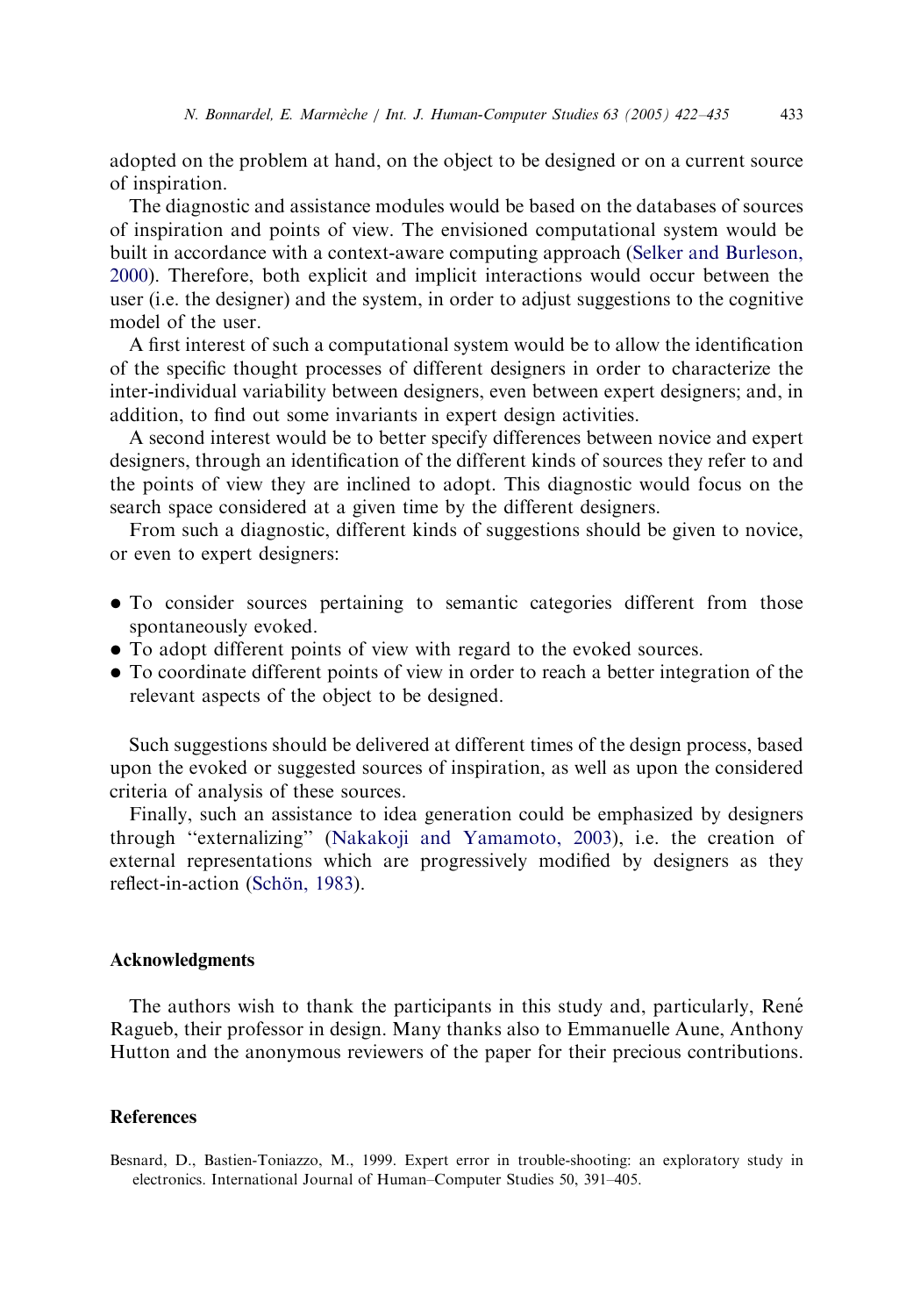- <span id="page-12-0"></span>Bisseret, A., Figeac-Létang, C., Falzon P., 1988. Modeling opportunistic reasonings: the cognitive activity of traffic signal setting technicians. INRIA Research Report No. 893. INRIA, Rocquencourt, France. Boden, M., 1990. The Creative Mind: Myths & Mechanisms. Weidenfeld & Nicolson, London.
- Bonnardel, N., 2000. Towards understanding and supporting creativity in design: analogies in a constrained cognitive environment. Knowledge-Based Systems 13, 505–513.
- Bonnardel, N., Marmèche, E., 2001. Creative design activities: the evocation process and its evolution with regard to expertise. In: Gero, J., Maher, M.L. (Eds.), Computational and Cognitive Models of Creative Design V. University of Sydney. Key Centre of Design Computing and Cognition, Sydney, Australia, pp. 189–204.
- Bonnardel, N., Marmèche, E., 2004. Evocation processes by novice and expert designers: towards stimulating analogical thinking. Creativity and Innovation Management 13 (3), 176–186.
- Bonnardel, N., Lanzone, L., Sumner, S., 2003. Designing web sites: opportunistic actions and cognitive effort of lay-designers. Cognitive Science Quarterly 3 (1), 25–56.
- Casakin, H., Goldschmidt, G., 1999. Expertise and the use of visual analogy: implications for design education. Design Studies 20, 153–175.
- Cordier, F., Tijus, C., 2001. Object properties: a typology. Cahiers de Psychologie Cognitive/Current Psychology of Cognition 20 (6), 445–472.
- Covington, M.V., Crutchfield, R.S., Davies, L., Olton, R.M., 1974. The Productive Thinking Program: A Course in Learning to Think. Merrill, Colombus, OH.
- de Bono, E., 1973. CoRT Thinking. Direct Educational Services, Blanford, UK.
- de Bono, E., 1992. Serious Creativity: Using the Power of Lateral Thinking to Create New Ideas. Harper & Collins, NewYork.
- Dewulf, S., Baillie, C., 1999. CASE—Creativity in Art, Science and Engineering: How to Foster Creativity. Imperial College of Science, Technology and Medicine, London.
- Eastman, C.M., 1969. Cognitive processes and ill-defined problems: a case study from design. In: Proceedings of the First Joint International Conference on I.A., Washington, DC, pp. 669–690.
- Falzon, P., Bisseret, A., Bonnardel, N., Darses, F., Détienne, F., Visser, W., 1990. Les activités de Conception: L'approche de L'ergonomie Cognitive. Actes du colloque ''Recherches sur le Design''. UTC, Compiègne, France.
- Finke, R.A., Ward, T.B., Smith, S.M., 1992. Creative Cognition: Theory, Research, and Applications. MIT Press, Cambridge, MA.
- Friedel, R., Israel, P., 1986. Edison's Electric light: Biography of an Invention. Rutgers University Press, New Brunswick, NT.
- Gordon, W.J., 1981. The New art of the Possible: The Basic Course in Synetics. Porpoise Books, Cambridge, MA.
- Guilford, J.P., 1964. Creative thinking and problem solving. Education Digest 29, 21–31.
- Guindon, R., 1990. Knowledge exploited by experts during software system design. International Journal of Man–Machine Studies 33 (3), 279–304.
- Hayes-Roth, B., Hayes-Roth, F., 1979. A cognitive model of planning. Cognitive Science 3, 275–310.
- Jansson, D.G., Smith, S.M., 1991. Design fixation. Design Studies 12, 3–11.
- Koestler, A., 1975. The Act of Creation. Macmillan, London, UK.
- Kolodner, J.L., 1993. Understanding creativity: a case-based approach. In: Wess, S., Althoff, K.-D., Richter, M.M. (Eds.), Topics in Case-Base Reasoning, Lectures Notes in Artificial Intelligence, no. 837. Springer, Berlin, pp. 3–20.
- Matlin, M.W., 2001. La Cognition. Une introduction à la psychologie cognitive. De Boeck Université, Bruxelles.
- Mumford, M.D., Connelly, M.S., Baughman, W.A., Marks, M.A., 1994. Creativity and problem solving: cognition, adaptability, and wisdom. Roeper Review 16, 241–246.
- Nakakoji, K., Yamamoto, Y., 2003. Toward a taxonomy of interaction techniques for externalizing in creative work. In: Stephanidis, C., Jacko, J. (Eds.), Human–Computer Interaction: Theory and Practice (part II). Lawrence Erlbaum Associates, Mahwah, pp. 1158–1162.
- Nakakoji, K., Yamamoto, Y., Ohira, M., 2000. A framework that supports collective creativity in design using visual images. Knowledge-Based Systems 13, 451–458.